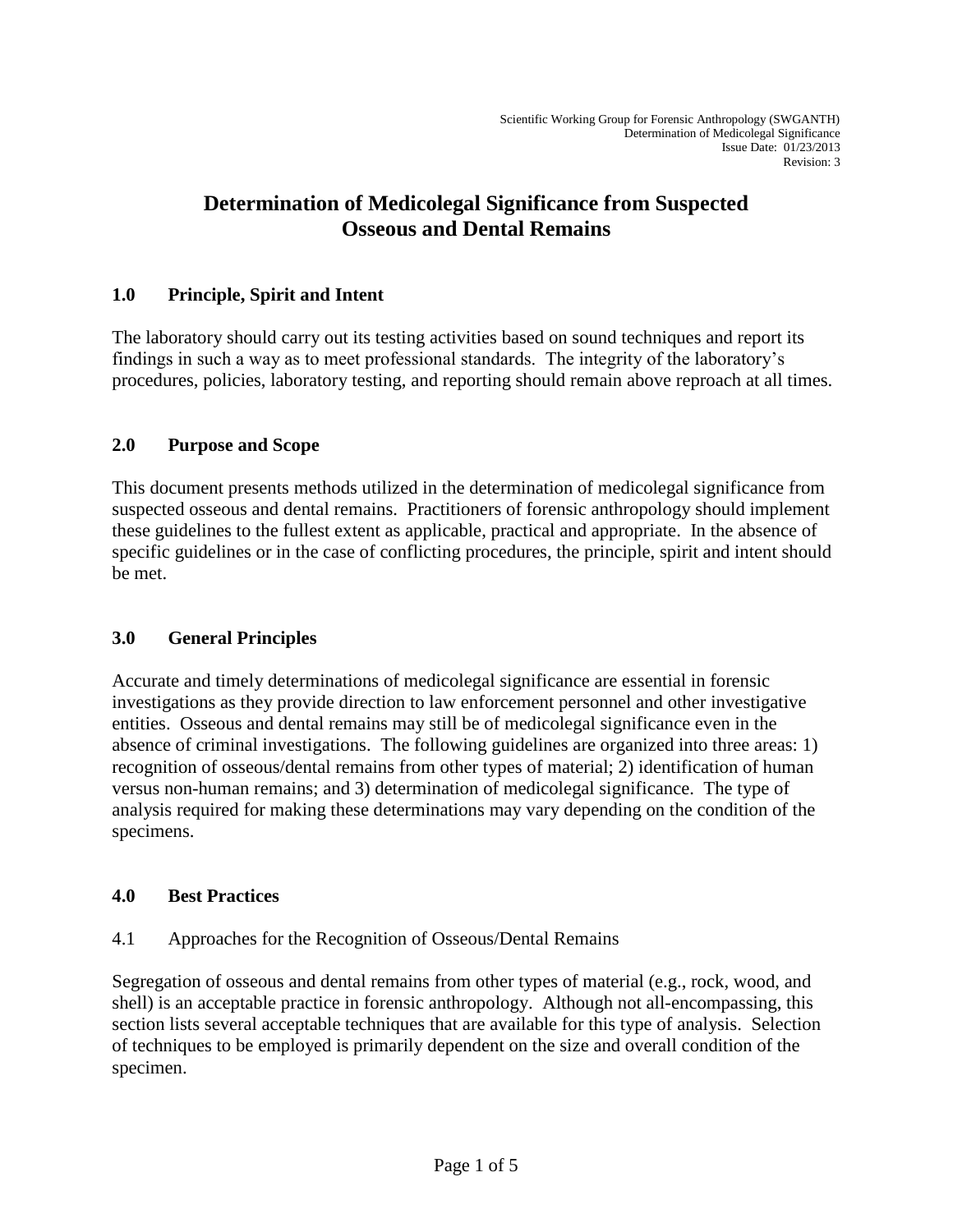Acceptable classifications for the segregation of osseous and dental remains are as follows:

*Consistent with Osseous/Dental Remains:* The remains exhibit features that are consistent with bones or teeth.

*Inconsistent with Osseous/Dental Remains:* The materials do not exhibit features associated with bones or teeth, and they can be confidently removed from further consideration.

*Inconclusive:* The materials lack sufficient morphological and/or elemental features to make a definitive determination. In these instances, the default assumption should be that the material is osseous/dental and appropriate procedures should be followed until proven otherwise.

#### 4.1.1 Gross Techniques

Gross (i.e., visual) examination is an acceptable technique for identifying osseous and dental remains when the specimens are large, complete, or have diagnostic features. Grossly observable characteristics may include features such as the presence of trabecular bone, evidence of a vascular component, or the recognition of osteological landmarks.

4.1.2 Microscopic Techniques

Microscopic examination is an acceptable technique for identifying osseous and dental remains, especially when the specimen is small and fragmented. A microscopic analysis of the specimen may be able to reveal features that are consistent with osseous and dental remains (e.g., cortical bone, trabecular bone, or cellular structures), or it may reveal features that are inconsistent with osseous and dental remains.

## 4.1.3 Additional Techniques

Additional techniques that may fall outside the purview of an anthropologist are also acceptable for identifying osseous and dental remains. This includes elemental techniques, such as scanning electron microscopy/energy dispersive X-ray spectroscopy (SEM/EDS) and X-ray fluorescence spectrometry (XRF). These techniques are based on analysis of the specimen's elemental composition.

#### 4.2 Approaches for Differentiating Human from Non-human Remains

Assessment of osseous and dental material for human/non-human differentiation is an acceptable practice in forensic anthropology. Although it is possible for non-human remains to be of forensic significance (e.g., cases involving accusations of cruelty to animals, rustling, illegal hunting, or body part importation), in most instances non-human remains are not of medicolegal concern. Furthermore, in most medicolegal scenarios it is seldom of investigative significance to identify the non-human species.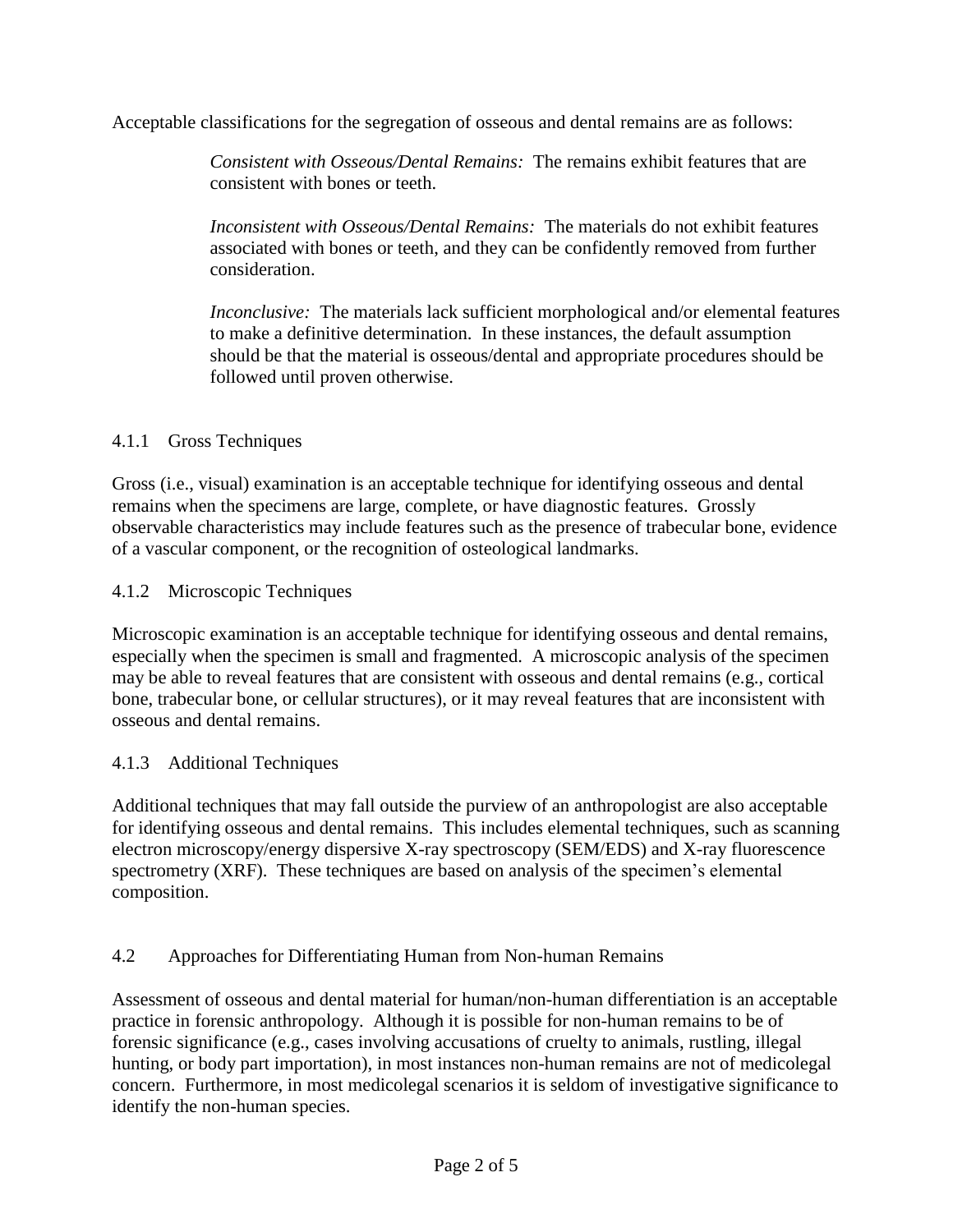Selection of methods to be employed in the determination of human versus non-human bone and teeth depends upon the materials available for examination and the overall condition of the remains. Analysis generally requires only gross examination, but the use of more technically complex approaches may also be warranted. Although not all-encompassing, this section lists several acceptable techniques that are available for this type of determination.

Acceptable classifications of human/non-human analysis are as follows:

*Diagnostic of Human:* The remains match known human reference specimens to the exclusion of other reasonable possibilities.

*Diagnostic of Non-Human:* The remains demonstrably match known non-human reference specimens to the exclusion of other reasonable possibilities.

*Inconclusive:* The remains lack sufficient morphological features to make a definitive determination. When the determination of human or non-human is unclear, the default assumption should be that the remains are human and appropriate procedures should be followed until proven otherwise.

#### 4.2.1 Gross Techniques

Gross (i.e., visual) analysis of specimens is an acceptable technique for differentiating between human and non-human remains. For complete or relatively intact bones, gross morphological differences are generally distinct enough to allow for human bones and teeth to be confidently segregated from non-human remains. Many of the bony landmarks and articular surfaces are functionally and morphologically different and unique to family or species. Similarly, human and non-human teeth may be diagnostic to species. Special consideration needs to be provided with subadult skeletal remains, since they typically lack many of the landmarks and characteristics observed in adults, and with pathologic remains that may be significantly altered by the disease process.

Differentiating human from non-human remains from a photographic review, as opposed to a physical examination of the actual remains, is acceptable. Submitted photographs should be of adequate quality to allow for an accurate assessment.

#### 4.2.2 Histological Techniques

If fragmentation is sufficient to preclude gross identification of human versus non-human remains, microscopic (i.e., histological) techniques can be employed as an acceptable method. The characteristics of the bone microstructure may be consistent or inconsistent with human bone, but caution is needed as there are exceptions. In human bone the distribution of osteons generally does not show a regular pattern; however, osteons showing no clear pattern are also found in some non-human animals. The presence of fibrolamellar, or plexiform, bone is usually an indication that the remains are non-human.

#### 4.2.3 Additional Techniques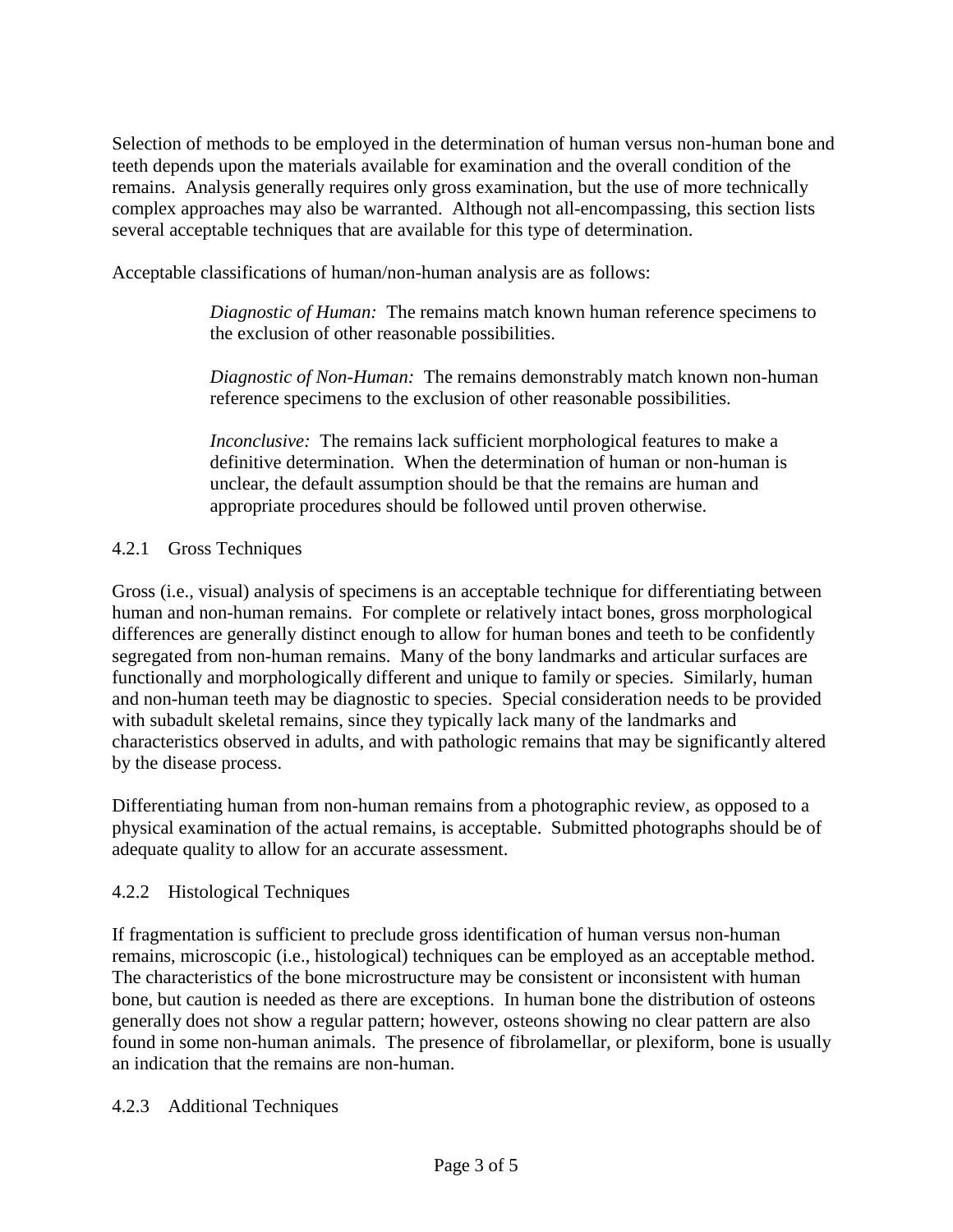Additional techniques that may fall outside the purview of an anthropologist are also acceptable for distinguishing human from non-human remains. This includes protein radio immuno assay (pRIA) which is an antibody response method and genetic testing which uses nuclear or mitochondrial DNA analysis.

## 4.3 Approaches for the Determination of Medicolegal Significance of Human Remains

Not all human bones and teeth are of medicolegal significance. For example, human remains may *not* be of medicolegal significance when they are from archaeological contexts, disturbed cemeteries (although desecration may be considered a crime in most jurisdictions and is a crime under international law), anatomical teaching collections, ceremonial remains, and "trophy skulls." Although not all-encompassing, this section lists acceptable techniques that are available for determining medicolegal significance of human remains. When remains are determined to be "not of medicolegal significance," final disposition of these remains should follow the laboratory's standard operating procedure and follow pertinent jurisdictional laws and policies.

Acceptable classifications of medicolegal significance:

*Remains are of Medicolegal Significance:* The remains and associated contextual evidence indicate that they are of forensic interest and should be analyzed in a manner consistent with established medicolegal guidelines.

*Remains are Not of Medicolegal Significance:* The remains and associated contextual evidence demonstrate no medicolegal significance. Their disposition should be handled in accordance with established guidelines.

*Inconclusive:* The remains and associated contextual evidence lack sufficient information to make a definitive determination of medicolegal significance. When the determination of medicolegal significance is unclear, the default assumption should be that the remains do have medicolegal significance and appropriate procedures should be followed until proven otherwise.

## 4.3.1 Gross Techniques

Taphonomic or contextual indicators are commonly used to assess the medicolegal significance of human remains. For example, cemetery remains may retain clear markers of their decomposition history (e.g., distinct cranial warping and staining from lying on a flat, rigid surface; remnants from embalming; and associated burial hardware such as coffin portions). In many instances, scene context, archaeological provenience (the three-dimensional location of an item in relation to other items), and site formation processes may assist in the establishment of medicolegal context or significance.

4.3.2 Additional Techniques